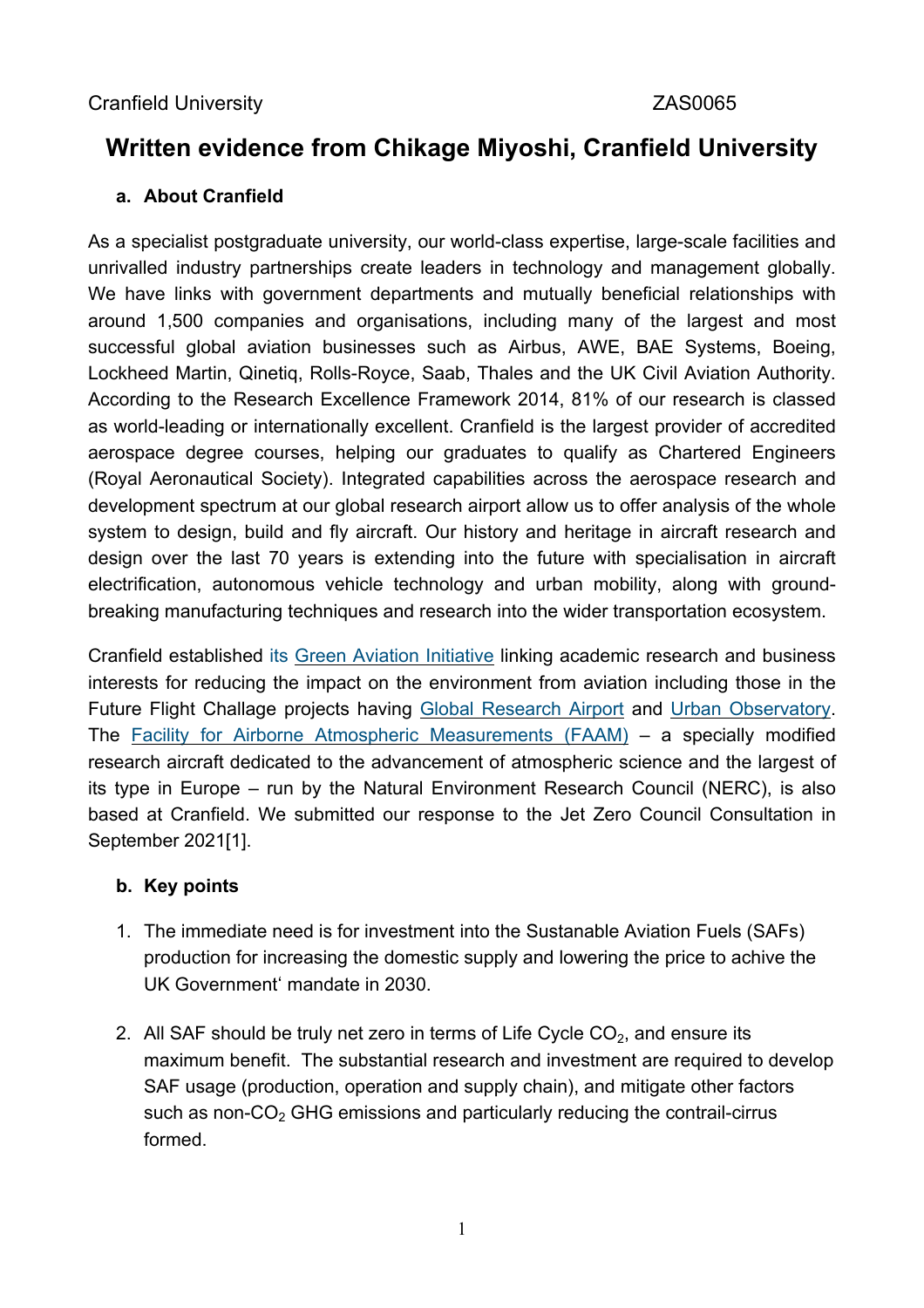- 3. For the long term, other feedstock incl. agri-based SAF should be investigated considering the true land use changes as the possible options for the wider economy.
- 4. The SAF usage in the domestic market is important both for life cycle  $CO<sub>2</sub>$  and the positive impact on the whole society in the UK. Hence, the specific scheme is required to promote it since the CORSIA covers only the international flights. Airlines might be in favour of use in the international fights in the end.
- 5. While the new technologies can help in the long term, economic instruments such as MBM, travel behaviour change to control demand and/or demand curtailment are the most practical and realistic solutions to reduce  $CO<sub>2</sub>$  by using the existing fossil fuelled aircraft in the next 5-20 years for linking to the net zero target in 2050.
- 6. It is important to understand the market situation for assessing the level of market recovery quantitatively after the COVID pandemic by comparing the updated data. The frequent and specific (detail) assessment of market competition level in terms of traffic volume, fare level, price elasticity by route (e.g., domestic and international) and period with robust data are imperative for the environmental policymakers.
- 7. An effective MBM can be established in terms of incentives and disincentives, considering its impact across the entire travel system, including the response of each component (flight, travel to airport, etc) of transport.
- 8. Then the scheme can be effective for leading to significant behavioural changes in travel or operational efficiencies. It should actively encourage greener technologies like fuel efficient aircraft or electric cars in the wider economy.
- 9. The shift from short haul air travel to alternative transport ( e.g., high speed rail, electrified car), or the improvement of efficiencies in all cases through better through-ticketing systems may offer significant "demand control" related gains.
- 10.The transparent and reliable information regarding the carbon footprint by travel mode should be presented to the users, and it should be easily accessible to the public.
- 11.The UK Government is required to apply people-centred value design aspects, explicitly focusing on the period between pre-COVID-19 and 2025. A clear understanding of the key determinants for decarbonisation and its quantitative evidence obtained in this period ( 2015-2025) bring the realistic and efficient decarbonising policy and review and its implementation from 2030 for the next decades by taking a suitable direction to achieve the stringent target in 2050.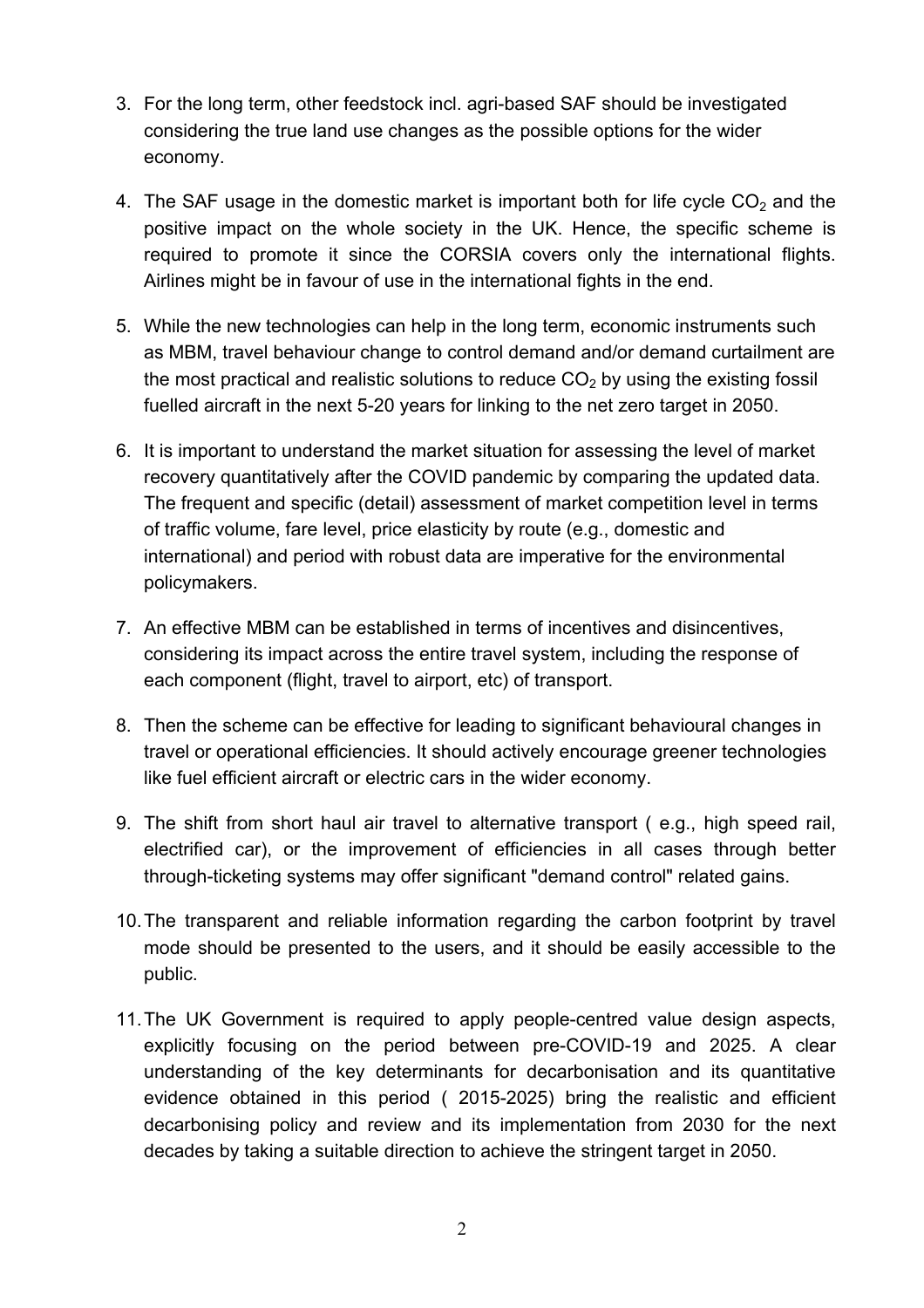- 12.With innovative technology for greener flights, such as drones, electrified aircraft, and an automated new mode of travel, the third revolution in aviation can deliver safer, comfortable, better mobility, greater connectivity, or access to goods and services by reducing congestion, improving the value of travel time for everyone.
- 13.New and novel technology faces challenges and risks due to its uncertainty. The risk perception of new technology is challenging in terms of safety, finance, performance, physical, psychological, societal, and (travel) time. Due to a lack of existing data and evidence for risk assessment about the novel techonologies ( e.g., electrified and hydrogen aircraft, air travel fueled by SAF) , much of the judgement of risk is generally perceptual and vulnerable to predefined prejudice. We need to quantitatively understand the user's perception of their willingness to use and pay for the novel technology transport.
- 14.The UK has one of the most developed and mature aviation markets in the world. Its international role, responsibility and impact are significantly large. There is a need to reassess the impact of each MBM (UK ETS, EU ETS, CORSIA and APD) in terms of how it works as one overall system (accounting for carbon leakage, the impact of pricing, competition). It has the capability to be an intellectual and market leader in the use of these measures.
- 15.The definition and boundary of MBM are important which should be established along with other MBMs. Therefore, an international organisation like ICAO should take the initiative to lead its legislation. Open and wider discussion are required for the evidence based policy. Therefore, we need to assess the comprehensive impact and effectiveness quantitively as one system considering other transport modes, and other MBMs ( EU ETS, UK ETS, APD, CORSIA).
- 16.The implementation of new technology and environmental policy and measurement establishment often brings up issues of equity ( e.g., the different impact according to the socio economic background groups). The distribution of service by the new technology always vary among these groups. We need to consider the socio economic aspects as well as the novel technology development by analysing the difference among users, regions and countries and how to compensate the cost for fair distribution
- 17.The scientifically estimated key data and its evidence will contribute internationally largely by driving the society and economy in an efficient and productive way as a whole. It is imperative to consider the agenda as one eco-system including the nature based carbon capture solution and biodiversity consideration. This system supports the third revolution in our aviation industry, which the UK has the opportunity to become a global leader in developing innovative technology and its system.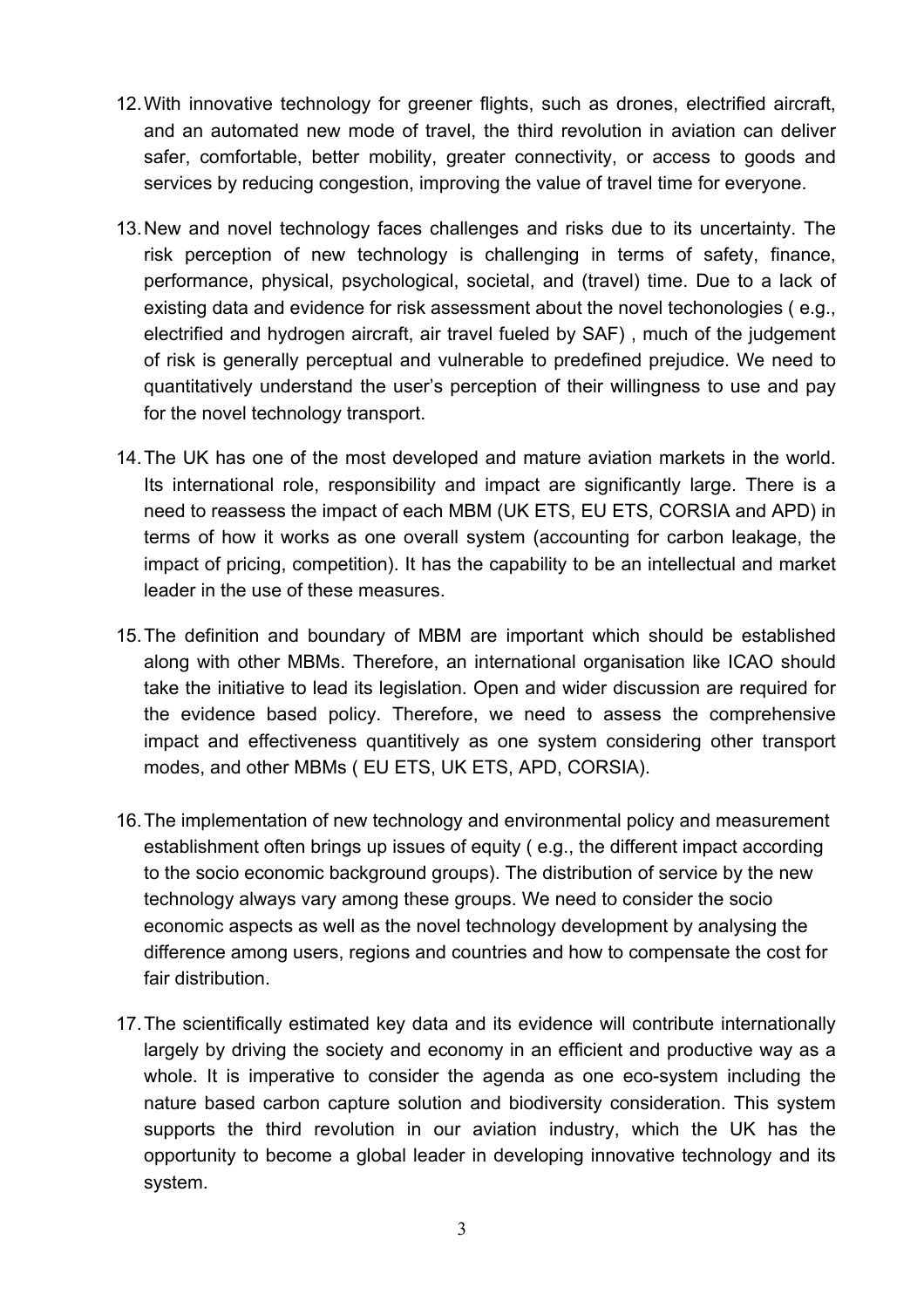#### **c. Responses to committee**

**Q2. How close are zero carbon fuels to commercialisation for aviation / shipping? How effective will the Jet Zero Council be in catalysing zero emissions technologies? What role should transitional fuels such as alternative hydrocarbon fuels play?**

**Q3. What new technologies are there to reduce emissions from aircraft / shipping vessels and how close to commercialisation are they?**

## **Q4. How should the Government's net zero aviation strategy support UK industry in the development and uptake of technologies, fuels and infrastructure to deliver net zero shipping and aviation?**

1.1 The immediate need is for investment into making Sustainable Aviation Fuels (SAFs) a viable option for industry-wide use, and for those to be produced to standards that provide a transparent and accepted level of 'sustainability. These standards should become stricter to be 100% carbon zero, i.e. go beyond the current focus on reduced CO2 emissions and by about 60%.

1.2 The production and storage of these fuels still needs substantial research and development, at the basic science and optimisation level where significant challenges remain, and ivestment at the industrialisation stage of the production process to supply higher volumes.

1.3 All SAFs should become truly net zero. Reduced carbon emissions via SAFs should only be acceptable as an interim measure. However, SAF will be the main fuel for the long haul flight even after 2040, considering the technological advance. Furthermore, the possible agri based SAF should be considered as one of long term feedstock options for facilitating the comprehensive benefit for the UK society itself in a long run.

1.4 To ensure that the maximum benefit is derived from the development of SAFs, a very high priority should be placed on fuel formulations that minimise contrail formation. Achieving this would greatly enhance (by approx. 2-3 fold) the short-term climate benefits gained from reducing the net-CO2 emissions [2] . Early studies have shown this to be possible [3,4].

1.5 Materials development to ensure the use of SAFs aboard aircraft and particularly within gas turbine powertrains is safe and reliable long-term is essential. The coupling of the two activities (fuel and materials development) is highly desirable to facilitate the safe uptake of the technology. All of these areas are being actively investigated and developed across multi-disciplinary teams at Cranfield. This research must aim to improve fuel efficiency (with current fuels and SAF) and minimize contrail-cirrus formation. The Jet Zero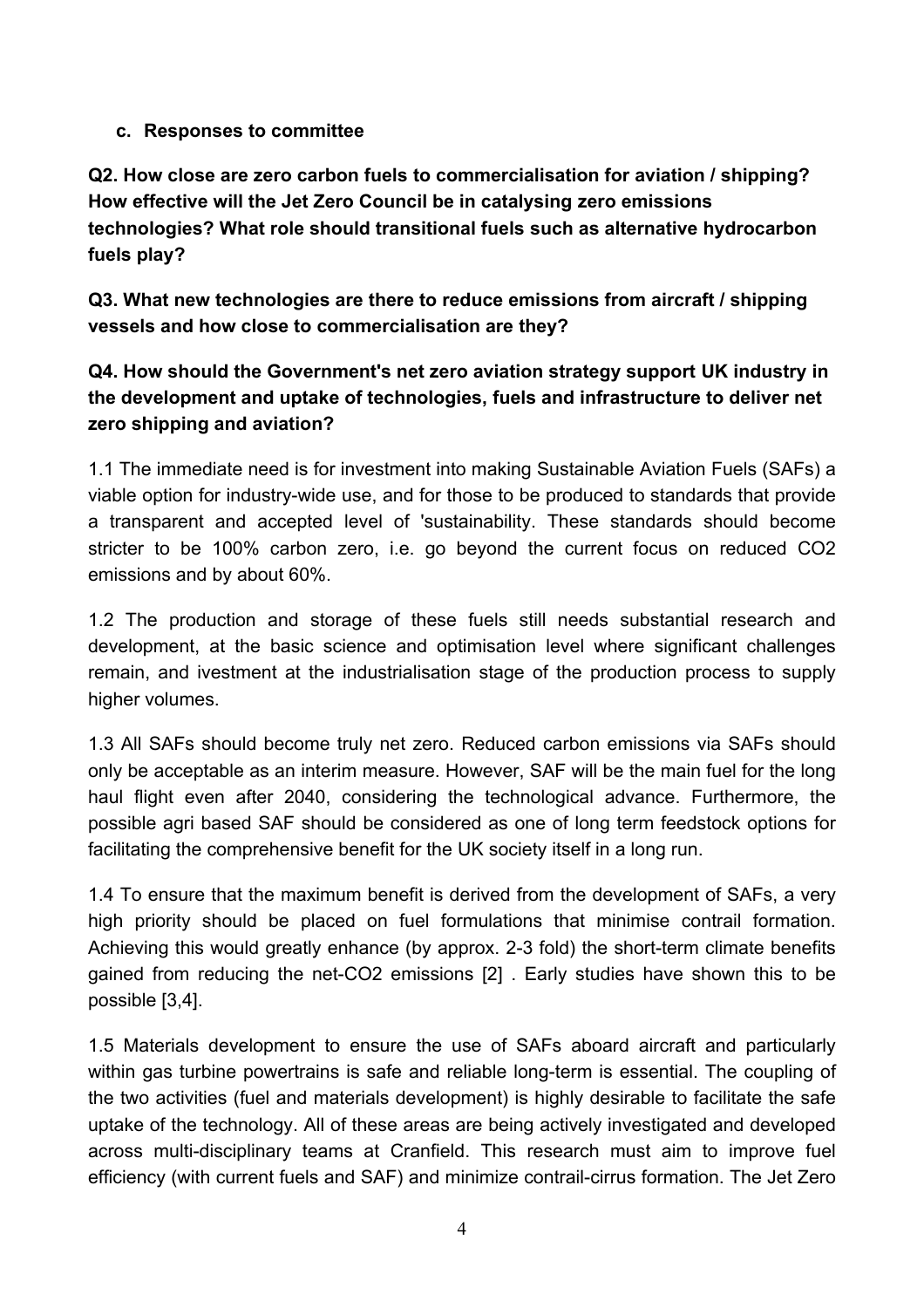Council can take strong leadership to deliver and accelerate the speed of novel technology in the wider research area.

1.6 Creating sustainable aviation operations is a global issue that will depend on global collaboration, shared adoption of new technologies and business models and the integration of systems and standards. Accordingly, the UK must continue to be part of European Union initiatives such as Clean Sky 2, the SESAR Joint Undertaking and Horizon Europe in order to facilitate an international, global approach to research and innovation.

1.7 At the same time, however, the UK has significant opportunities to demonstrate its leadership in aviation technologies and wider approaches that provide the necessary combination of dynamism and pragmatism for an era of transformational change to be made possible internationally. In this context, Cranfield agrees with the need to pursue the net zero target for domestic aviation by 2040.

#### **Demand management and effective market based mechanism (MBM)**

**Q5. What is the most equitable way to reduce aircraft passenger numbers (e.g. reforming air passenger duty and taxes, frequent flyer levies, bans on domestic flights where trains are available, restrictions on airport capacity)? Are there any policy mechanisms that could reduce our reliance on shipping?**

**Q7. How effective will the global offsetting scheme for international airlines (ICAO's CORSIA) and the UK and EU ETS be at stimulating technology improvement and/ or behaviour change to reduce emissions from aviation / shipping?**

### **Efficient MBM system and quantitative assessment as the air transport system**

2.1 While the new technologies can help in the long term, economic instruments such as MBM, travel behaviour change to control demand and/or demand curtailment are the most practical and realistic solutions to reduce  $CO<sub>2</sub>$  by using the existing fossil fuelled aircraft in the next 5-20 years for linking to the net zero target in 2050. Indeed, these measures have been tried since the EU ETS (Emission Trading Scheme) included aviation. However, the effect of ETS and airport passenger duty was limited by the low  $CO<sub>2</sub>$  price and carbon leakage out of the system.

2.2 The UK government's net zero target includes both the domestic routes for air transport, and international aviation (>90% of 38MTCO2) [5, 6]. In addition, another MBM, the first global carbon offset scheme by ICAO, CORSIA (Carbon Offset Carbon Offsetting and Reduction Scheme for International Aviation) is implemented in 2021. Complicatedly, the first phase of UK ETS also starts from 2021 due to Brexit. However, no explicit demand management policies for aviation are currently planned in the UK. We would require robust data on passenger behaviour and decision-making [5]. It is crucial to evaluate those 'demand control tools' which provide the quantitative key parameters to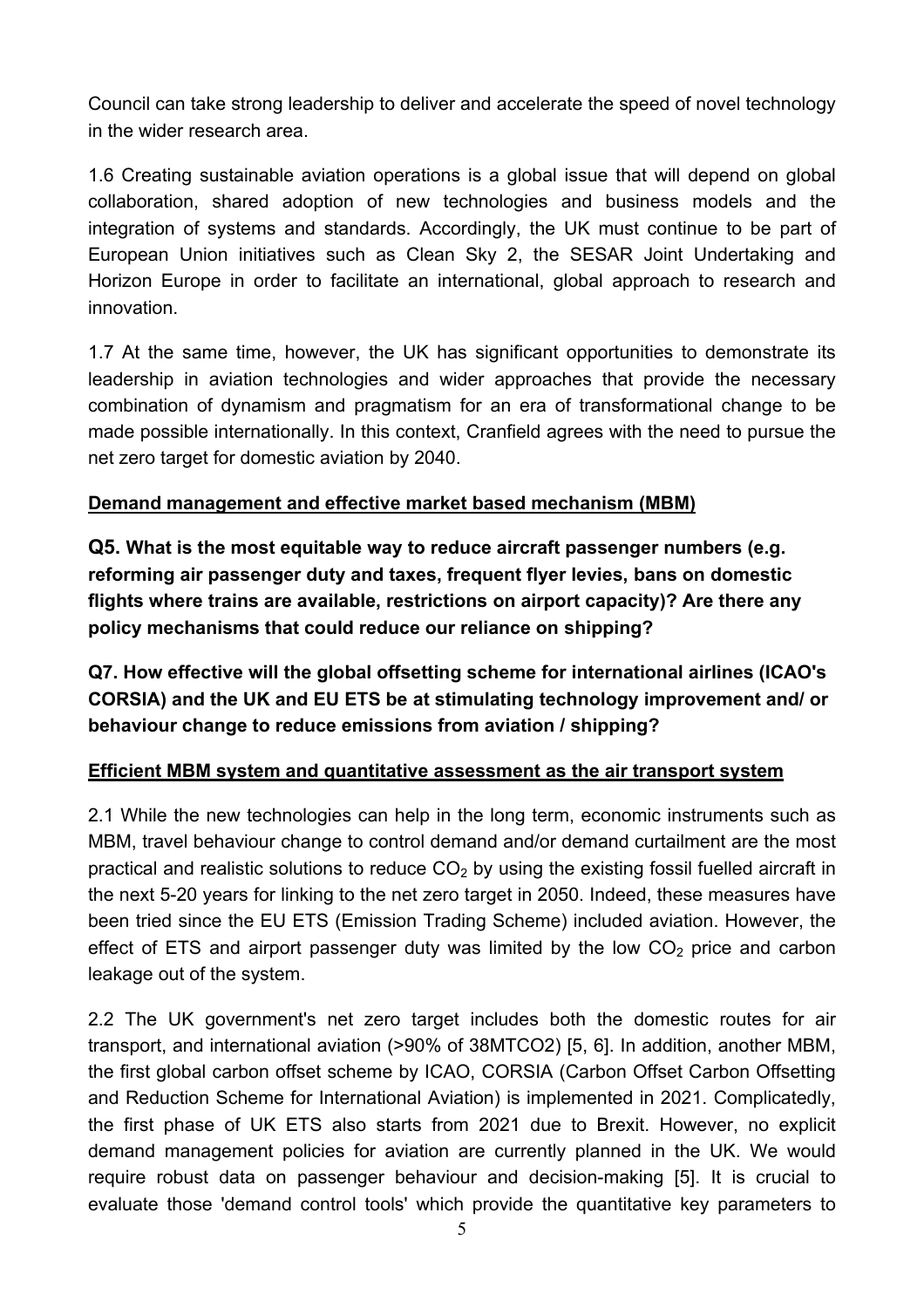assess R&D other decarbonising measures such as sustainable aviation fuels (SAFs) and new technology aircraft.

2.3 Emissions produced by air transport activity are based on the traffic volume – which, in turn, is controlled by the users (travellers and operators). After COVID-19, these factors may have changed considerably; we might expect either much lower traffic demand equilibrium or a larger rebound effect.

2.4 Furthermore, most previous studies about the impact of MBM, traffic demand and CO2 price were forecast based on the historical record. The excess cost of EU ETS was estimated between zero to €2.51/passenger, which is either negligible or very limited (€20 per CO2T). Significant absolute reductions can only be reached by a more restrictive system, or a higher price for CO2 (e.g., more than (€85 per tonne) [7,8]. However, these values may have changed by the stronger decarbonising policy environment, and evolving travellers' perception due to COVID-19.

2.5 An illustrative example is the pre COVID air transport market situation. The level of competition in the air transport was severe with the introduction of the basic economy class fare family along with the Long Haul Low Cost Carriers (LH LCCs) in the North Atlantic market, where the UK has a key position.

2.6 Figure 1 presents the fare evolution in the North Atlantic market from 2015 to 2019. Our recent study [9] estimates a 9-13.3% fare reduction on the routes where LH LCC operated during 2015-2019 compared to 8-11% on the overall markets. The price elasticity was lower than unity on some markets from 2017 ( Table 1), which implies a very competitive situation, similar to the intra-European Market with strong LCCs [10]. However, the COVID pandemic changed the environment by dropping the traffic volume and raising the fare significantly.

2.7 It is important to understand the market situation for assessing the level of market recovery quantitatively after the COVID pandemic by comparing the updated data. The frequent and specific (detail) assessment of market competition level in terms of traffic volume, fare level, price elasticity by route (e.g., domestic and international) and period with robust data are imperative for the environmental policymakers. Since these parameters can be used to measure the effectiveness of economic instruments such as market-based mechanisms.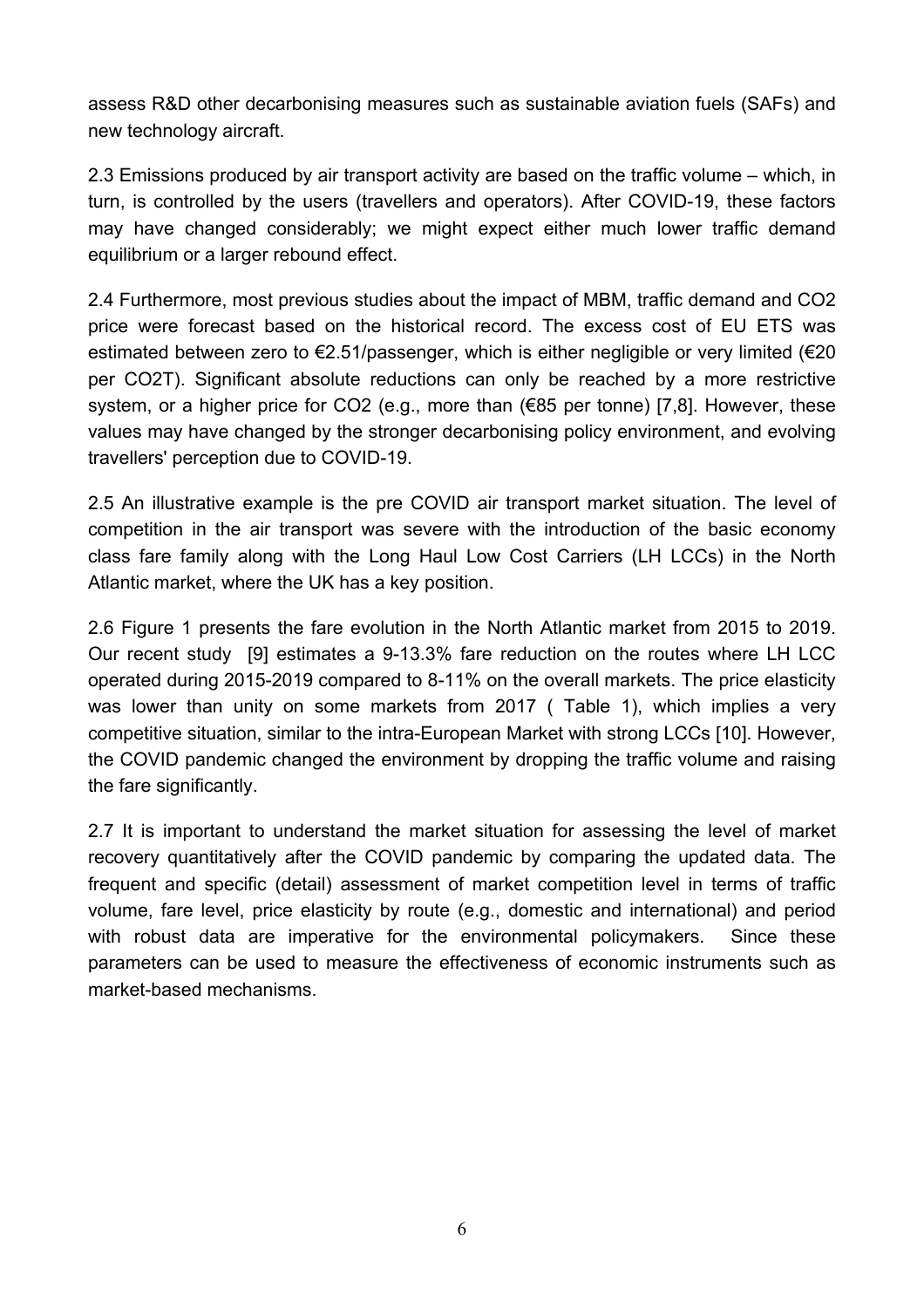Figure 1 The ticket price evolution (USD) on the North Atlantic routes pre COVID pandemic



#### Table 1 Price elasticity examples: pre-COVID competitive market by year

| CDG-JFK                                           | 2015          | 2016          | 2017          | 2018          | 2019          |
|---------------------------------------------------|---------------|---------------|---------------|---------------|---------------|
| Price elasticity                                  | $-1.771$      | $-0.912$      | $-0.783$      | $-0.800$      | -0.766        |
| No. of observations                               | 133,864       | 128,260       | 208,932       | 228,974       | 261,358       |
| No. of carriers                                   | 4             | 5             | 5             | 5             | 5             |
| Average fare                                      | <b>USD518</b> | <b>USD468</b> | <b>USD407</b> | <b>USD407</b> | <b>USD379</b> |
| Average number of days purchased before departure | 57days        | 62days        | 69days        | 75days        | 81days        |
|                                                   |               |               |               |               |               |
| LHR-JFK                                           | 2015          | 2016          | 2017          | 2018          | 2019          |
| Price elasticity                                  | $-2.675$      | $-1.651$      | $-1.137$      | $-1.036$      | $-0.885$      |
| No. of observations                               | 533,668       | 520,549       | 559,800       | 536,189       | 635,478       |
| No. of carriers                                   | 4             | 4             | 4             | 4             | 4             |
| Average fare                                      | <b>USD465</b> | <b>USD430</b> | <b>USD392</b> | <b>USD405</b> | <b>USD336</b> |
| Average number of days purchased before departure | 65days        | 70days        | 71days        | 72 days       | 79 days       |

( Paris-New York and London-New York)

2.8 Furthermore, the decarbonising instrument and demand control should be assessed across the entire air transport service system (traveller's decision, flight & travel to airport). Currently, the impact of MBM is assessed only for the flight and surface transport separately.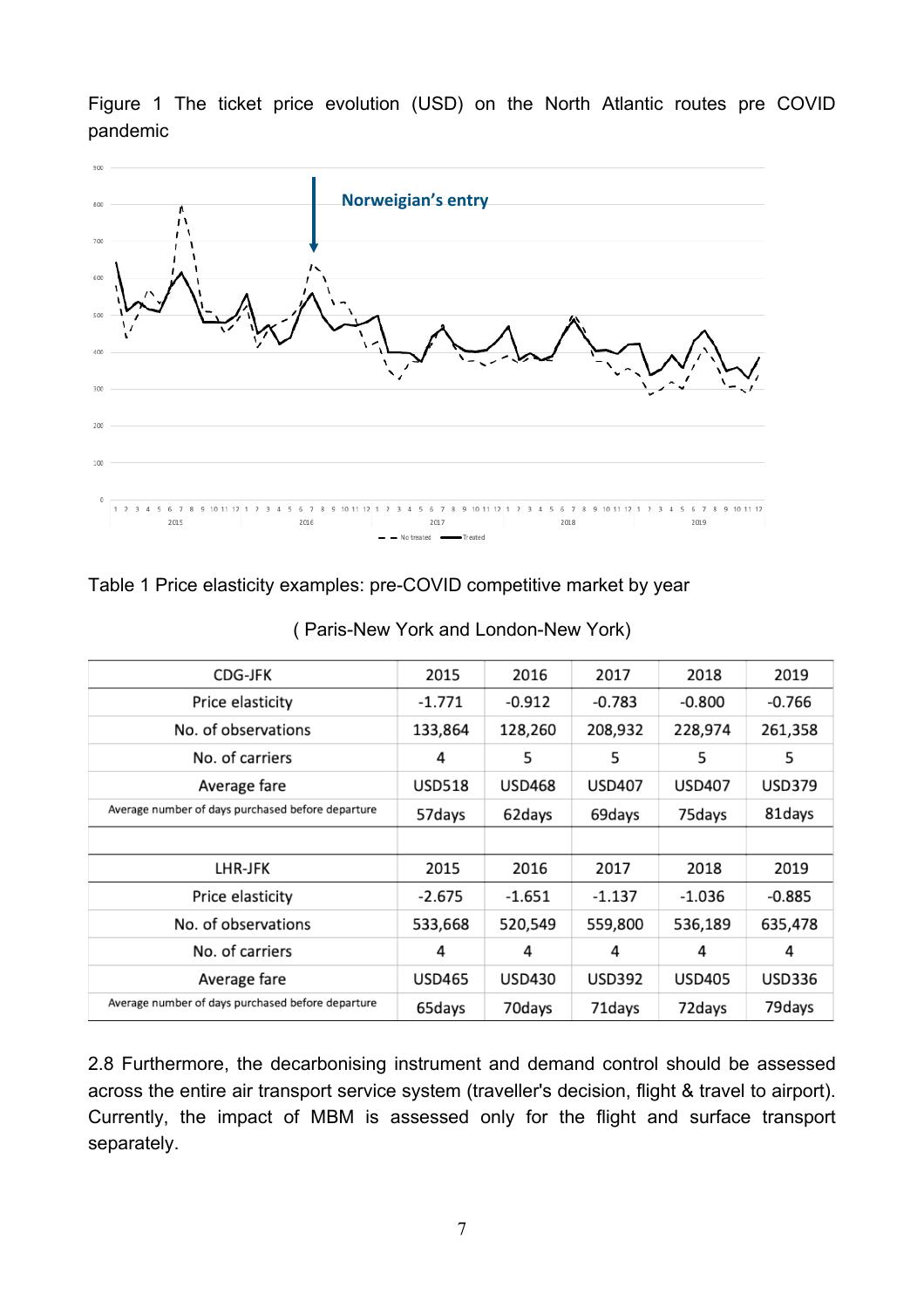2.9 An effective MBM can be established in terms of incentives and disincentives, considering its impact across the entire travel system, including the response of each component (flight, travel to airport, etc) of transport. Then the scheme is effective for leading to significant behavioural changes in travel or operational efficiencies. It should actively encourage greener technologies like fuel efficient aircraft or electric cars in the wider economy [11].

2.10 The UK government should take a system approach for a transformative air transport model, which is a combination of top-down and bottom-up models incorporating the reaction of 'travellers', 'airlines', 'and travel to/from airport' as one air transport service system. It aims to assess the decarbonisation instruments (e.g., MBM, carbon charge, and other abatement measures) and a possible travel behaviour change for greener travel options by reflecting the mutual influence of each measure and CO2 cost as a single entire air travel system.

2.11 In addition, in order for aviation to grow sustainably, there needs to be better integration of ground-air infrastructure and a more joined up approach for passengers between flights and getting to and from airports.

2.12 Short-haul flights have the most competition in terms of other modes of transport (especially road and rail). The domestic air transport market produced more than 1 Mt  $CO<sub>2</sub>$ in 2019 while 67Mt  $CO<sub>2</sub>$  from passenger cars. (see Figure 2). The main players are British Airways, EasyJet, and airports in London and Scotland. Their roles and responsibilities in this market are large. The technology option for reduce emissions from passengers' car is available by electrification, however, it takes time for zero emission aircraft.

2.13 The amount of CO2 from domestic flight dropped by more than 61% in 2020 due to the COVID pandemic. The pre-COVID historical traffic record indicated the growing trend in the UK domestic market. Nevertheless, this large reduction could be the best opportunity to establish the demand management policy for a greener recovery.

2.14 The emission reduction in the domestic market is also less efficient in terms of its carbon footprint and contribute significantly to poor local air quality when airports are located in major cities. The amount of  $CO<sub>2</sub>$  from the automobile could be reduced by the electrified car in the short term under the UK government policy.

2.15 However, the commercialisation of zero emission aircraft ( e.g., electrified or hydrogen aircraft) takes time by 2040-2050 even for a short haul makret. SAF usage in the domestic market is important both for life cycle  $CO<sub>2</sub>$  and the positive impact on the whole society in the UK. Hence, the specific scheme is required to promote it since CORSIA covers only the international flights.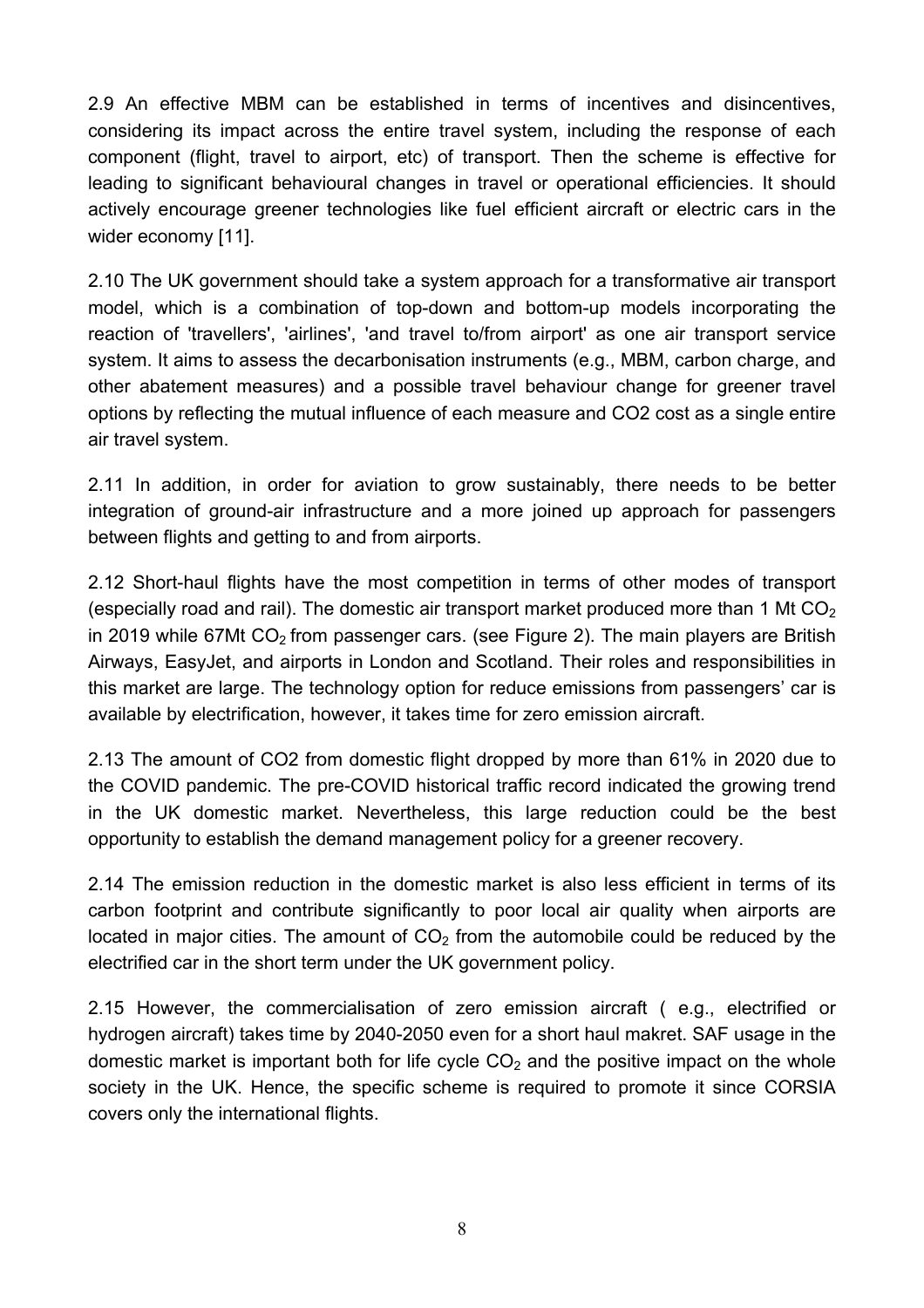2.16 The shift from short haul air travel to alternative transport ( e.g., high speed rail, electrified car), or the improvement of efficiencies in all cases through better throughticketing systems may offer significant "demand control" related gains.

2.17 Understanding the users (people) and providing them with transparent information is key to affecting their travel behaviour and perception and understanding their needs. Therefore, we should consider the topic from the standpoint of a single, comprehensive air transport system, including users' perspectives, airlines' activity, and airport surface access (ASA) how to travel to/from airport.

2.18 The UK Government should apply people-centred value design aspects, explicitly focusing on the period between pre-COVID-19 and 2025. A clear understanding of the key determinants for decarbonisation and its quantitative evidence obtained in this period (2015-2025) bring the realistic and efficient decarbonising policy and its implementation from 2030 for the next decades by taking a suitable direction to achieve the stringent target in 2050.



Figure 2 The total CO2 emissions (tonnes) produced by air carrier in the UK domestic market

Notes: it is estimated by Cranfield air transport carbon calculator with OAG data [12]

#### **Understanding users and economic and social cost and benefit**

3.1 With innovative technology for greener flights, such as drones, electrified aircraft, and an automated new mode of travel. The third revolution in aviation will deliver safer,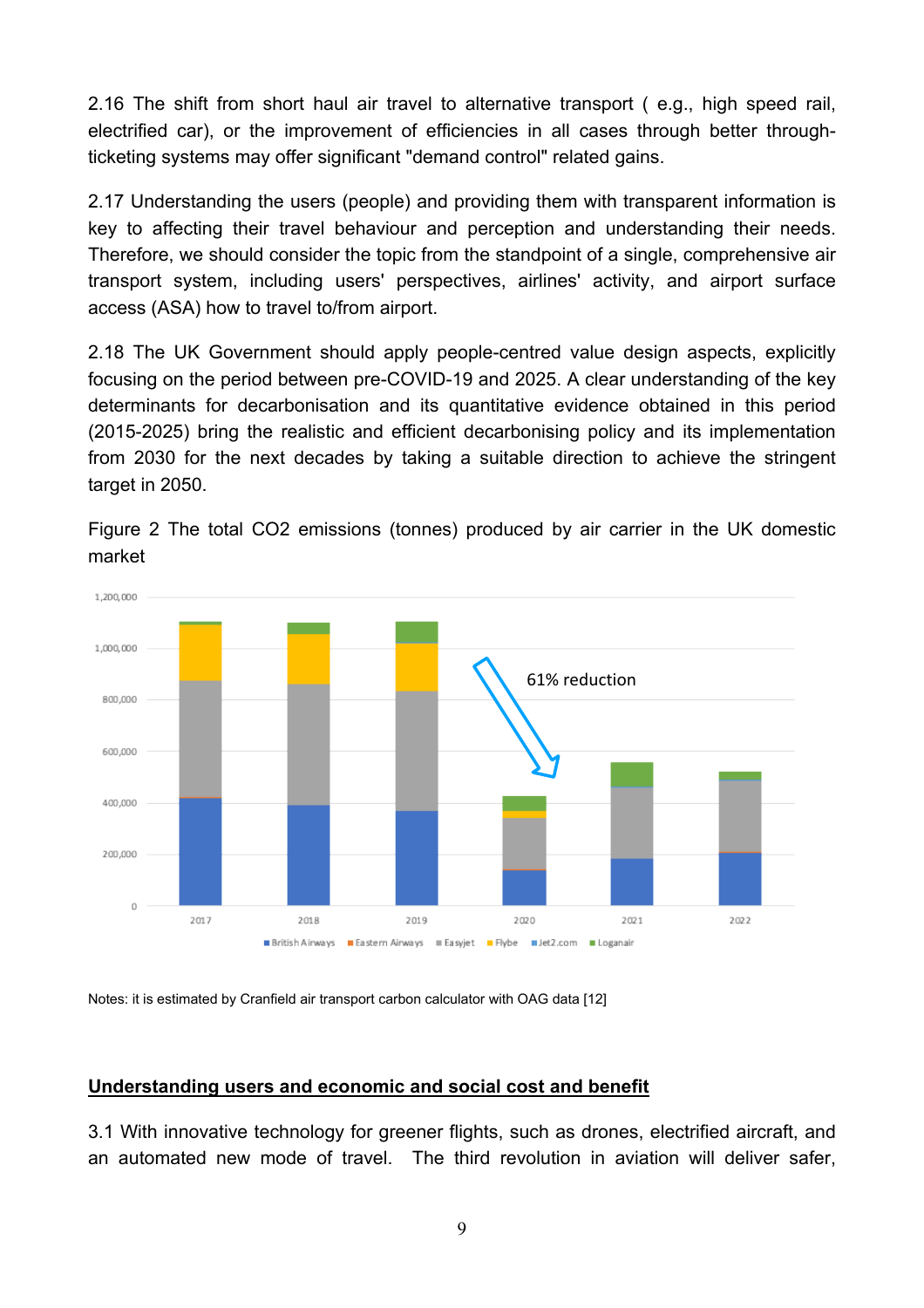comfortable, better mobility, greater connectivity, or access to goods and services by reducing congestion, improving the value of travel time for everyone.

3.2 Climate change and its impacts are products of human interaction with the environment around us. Inequalities and regional economic challenges are centrally social science issues, but they, in turn, are often products of wider scientific, technological developments or processes [13]. Cleaner growth with improved future mobility which fits our aging society can be achieved by building up new technology and data economy [14]

3.3 New and novel technology faces challenges and risks due to its uncertainty. According to perceived risk theory [15, 16], the risk perception of new technology is challenging in terms of safety, finance, performance, physical, psychological, societal, and (travel) time.

3.4 Therefore, it should be investigated quantitatively in a systematic approach. The risk perception could be largely different according to the type of users, situation and the environment, even for the same person. Due to a lack of existing data and evidence for risk assessment about the novel techonologies ( e.g., electrified and hydrogen aircraft, air travel fueled by SAF), much of the judgement of risk is generally perceptual and vulnerable to predefined prejudice.

3.5 New technology is often created from the designer's perspective. A combination of the upstream and downstream design concepts is required for a new technology system by incorporating the user's standpoint and understanding the underlying customers' needs.

3.6 Furthermore, understanding the users and the market response is crucial for controlling air transport demand and managing the efficient use of resources, including human power, energies and managing positive and negative externalities (e.g., waste, CO<sub>2</sub>, other GHGs, noise) [17].

3.7 Of course, business derived from the new technology should be sustainable and feasible, driving technology investment to the UK by increasing UK manufacturing and service opportunities. Therefore, it is crucial to consider the topic of new technology in a systematic way to identify a mechanism to address benefits and challenges by applying people-centred value design aspects.

**Q6. What further action is needed by the International Civil Aviation Organization and International Maritime Organization to drive emissions reductions? What can the UK Government do to drive international action on emissions?**

**Q8. How should the UK define its ownership of international aviation and shipping emissions (i.e. arrivals, departures or both) in order to include them in legislative targets?**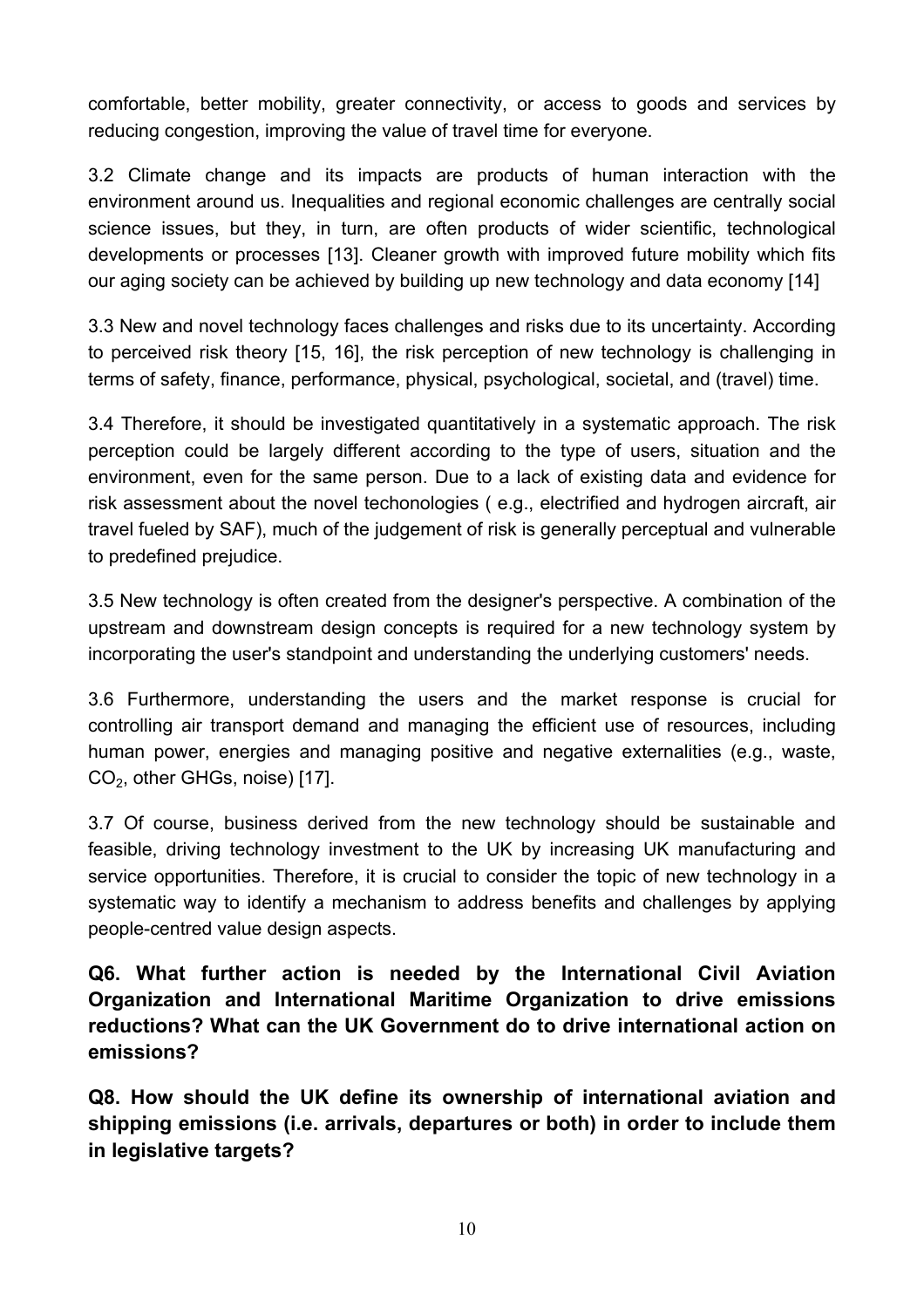4.1 The UK has one of the most developed and mature aviation markets in the world. Its international role and impact are significantly large. We support the use of MBMs, including the UK ETS. However, there is a need to reassess the impact of each MBM (UK ETS, EU ETS, CORSIA and APD) in terms of how it works as one overall system (accounting for carbon leakage, the impact of pricing, competition).

4.2 Misuse of these tools — including over or underpricing — could cause both Market (traffic) and carbon leakage. MBMs need to be designed on the basis of quantitative evidence, particularly when it comes to price elasticity (a factor that will be very different in the post-Covid-19 context).

4.3 MBMs and encouraging travel behaviour changes can be practical approaches for the short term. However, to make this effective, there is a need for transparency and clarity: information relating to the level of emissions, the extra charging, and the different available options. There also needs to be explicit communication of how the finances from additional charges are invested into greener travel systems and their benefits to the environment.

4.4 The definition and boundary of MBM are important which should be established along with other MBMs. Therefore, an international organisation like ICAO should take the initiative to lead its legislation. The open and wider discussion are required for the evidence based policy. Therefore, we need to assess the comprehensive impact and effectiveness quantitively as one system considering other transport modes, and other MBMs (EU ETS, UK APD, CORSIA).

4.5 Then we are able to propose the most efficient options. In addition, the place-based solution is important ( e.g. self decarbonisation at airport, self sustainable city or airport) for more efficient options using carbon capture, usage, and storage (CCUS)). We need to find the solution and measures which fit the local or regional environment.

4.6 The implementation of new technology and environmental policy and measurement establishment often brings up issues of equity, which is the matter of 'rich or poor, 'larger or small, and 'urban or rural [8,11]. The distribution of service by the new technology is always different among these groups [11]. We need to consider the socio-economic aspects as well as the novel technology development by analysing the difference among users, regions and countries and how to compensate the cost for fair distribution.

4.7 The scientifically estimated key data and its evidence will contribute internationally largely by driving the society and economy in an efficient and productive way as a whole. It is imperative to consider the agenda as one eco-system including nature-based carbon capture solution and biodiversity consideration. This system supports the third revolution in our aviation industry, which the UK has the opportunity to become a global leader in developing innovative technology and its system.